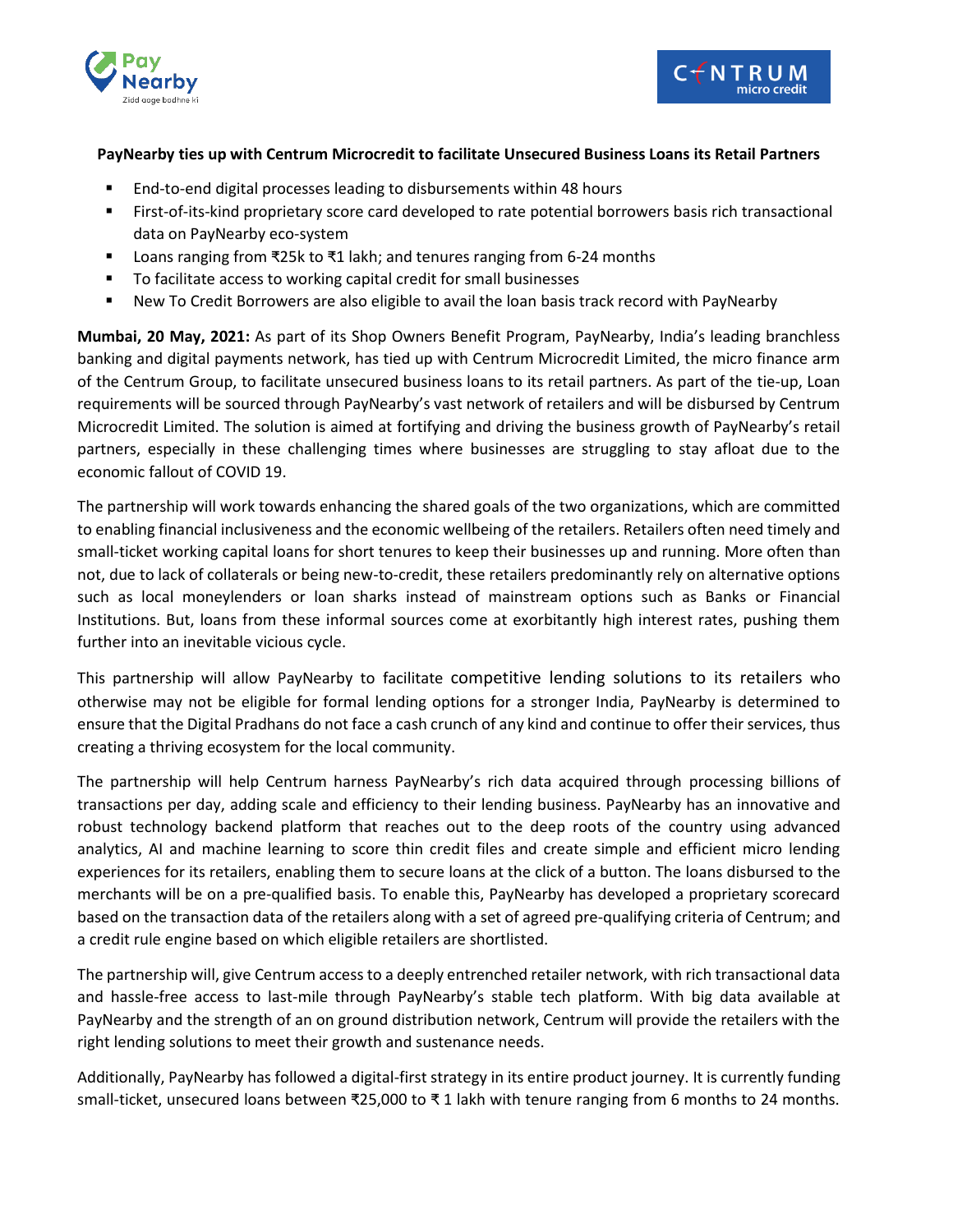



The turn-around time is 48 hours even for the new-to-credit and the entire life cycle of the loan starting from origination to disbursement is completely digital. Along with the convenience of applying for a loan, the partnership will ensure that retailers build a strong credit history in this journey and at a certain stage become eligible to take bigger and longer duration loans from banks.

Announcing the tie-up**, Anand Kumar Bajaj, Founder, MD & CEO, PayNearby** said, "PayNearby as an entity has been championing the cause of financial inclusion in the country. However, the objective of financial inclusion is incomplete until our retailers get access to credit. We have given our retailers access to livelihood, access to insurance and access to savings with various products in the financial services spectrum. The only missing piece was access to credit. In our endeavour to making credit available to our retailers at affordable interest rates, we have partnered with Centrum Microcredit Limited. Along with PayNearby's substantial data, together with Centrum, we are hopeful of addressing the issue of working capital credit for our retailers through these microenterprise loans.

Our Digital Pradhans are our backbone. They have shown great resilience throughout the pandemic by providing uninterrupted service to ensure citizens have access to essential financial resources. In these dire times, we are committed to fortify them in spirit and with financial backing to ensure their businesses function smoothly as ever."

Speaking on the partnership, **Prashant Thakker, Executive Director & CEO, Centrum Microcredit Limited** said, "Financial inclusion is a key focus area for us. Our partnership with PayNearby adds to our vision of making a positive, social and economic impact in the lives of retailers by providing unsecured working capital credit to ensure their business functions uninterruptedly. With this initiative, we will be able to bring many small retailers into the mainstream credit fold. This will also help us to diversify our operations geographically and expand our offering in terms of tenure and repayment model of loans. We are excited to call on PayNearby's rich data and massive retailer network to fulfill the dream of a financially inclusive India."

Within six weeks of the launch, the company has received over 270 applications on its platform and has disbursed loans worth ₹36 lakhs to more than 60 retailers.

## **About PayNearby:**

Incepted in April 2016, PayNearby is a fintech company creating technology and distribution network to reach financial/non-financial services to India and Bharat both. PayNearby empowers retail shop owners to offer digital services to local communities, thereby boosting digital financial inclusion. Retailer services are focused on Agent Banking, Digital payments, microSavings, microInsurance, Loan enablement among others.

It was founded by Anand Kumar Bajaj, Subhash Kumar, Yashwant Lodha & Rajesh Jha who bring with them rich experience in the field of banking, payments and other financial sectors. PayNearby is a DIPP-certified FinTech startup, partnering with various financial institutions including YES Bank, RBL Bank, IndusInd Bank, SBM Bank India, Equitas SFB, Ujjivan SFB, Axis Bank, ICICI Bank, State Bank of India, CC Avenue, Bill Desk, NPCI, FASTag, NBFC and FMCG companies. It is the sole technology provider using Aadhaar Enabled Payment Services (AEPS) and IMPS to YES Bank, making them one of the only two fintech companies hosted by the National Payments Corporation of India (NPCI).